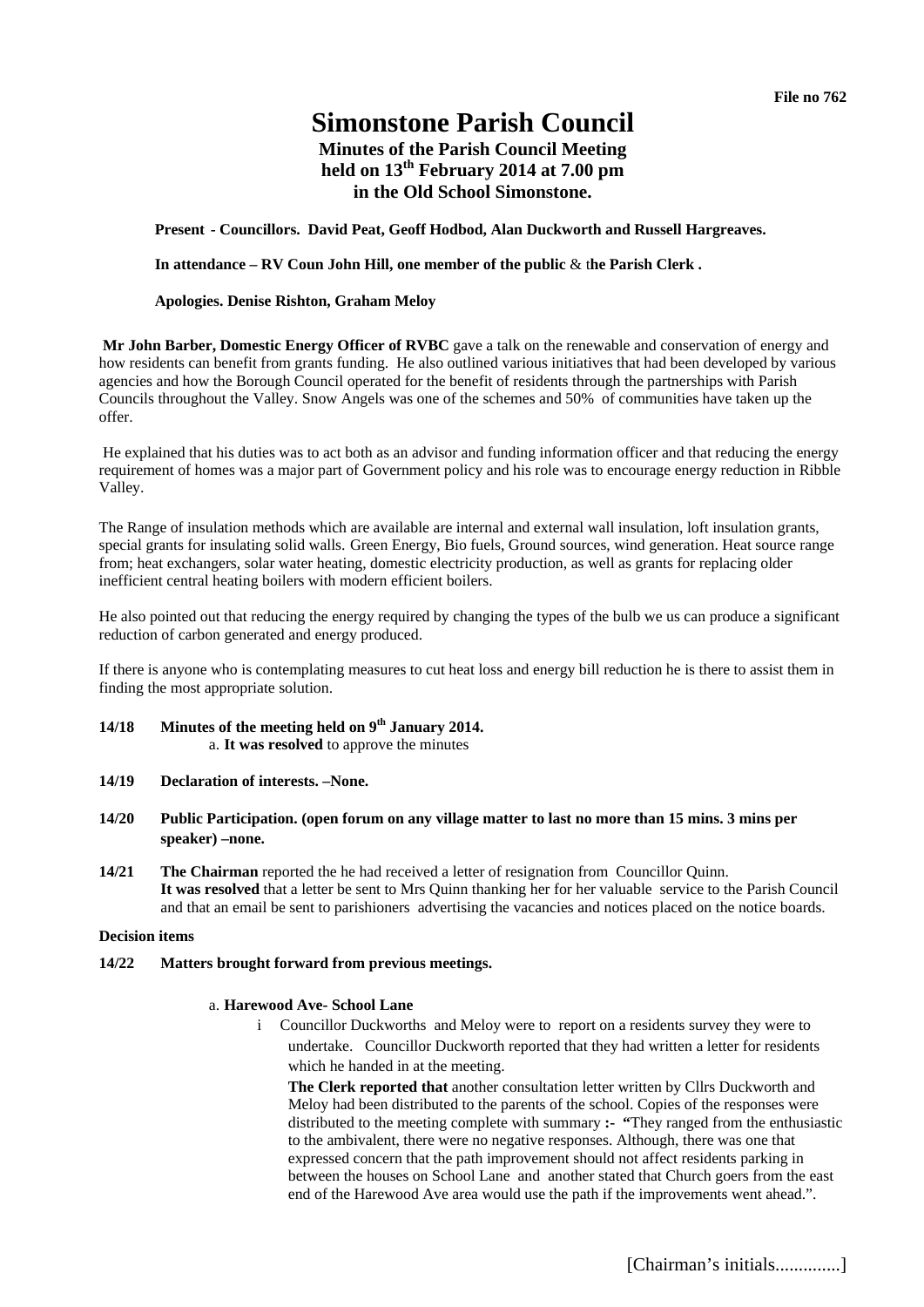**It was resolved** that Councillor Duckworth would produce a consultation letter explaining Parish Council Footpath proposals to residents who live in the local areas; School Lane, Harewood Ave. Haugh Ave, Carleton Ave, Scot Ave and Lawrence Ave. and report any responses to the Clerk for inclusion in the next agenda.

It was also agreed that Councillor Hargreaves would draw up a Risk Assessment concerning the footpath upgrading in time for distributing with the next Parish Council's meeting agenda  $(6<sup>th</sup> March)$ .

- **14/23 Footpath funding** The Clerk reported that telephoned request had been received from the County Council asking the Parish Council to confirm that funding for the footpath if it is still required? **It was resolved** that the Parish Council was unable to make a response at this time as there were still issues to be resolved.
	- a. **Budget 2014-** 2015 (see attached) the budget details discussed at the finance meeting were distributed.

**It was resolved** to accept the proposal and that at budget be set at £9932 with £1801 be taken from balances.

**14/24** .

a. **Grit bins-** Cllrs. Hargreaves and Hodbod reported that the residents in 6 priority areas of Harewood, Dawson Woodside, Fountains Ave. had been contacted and that the majority were in favour of the Parishes Grit bin Scheme. They had agreed to keep the salt bins topped up after the initial provision of bins and salt had been funded by the Parish Council. **The Clerk reported** The County Council has offered to install and initially service 6 Grit bins at the Parish Council's cost and that the LCC had agreed to supply install and fill the bins for a sum of £543**.** 

 **It was resolved** to accept the LCC offer.

b. R**ibble Valley Snow Angel Scheme.** The Clerk reported that letters have been delivered and responses processed. Salt has been delivered to all who requested it except 4 (to date). Members had been asked to inform the Clerk of anyone who had not received their salt bag by the 16<sup>th</sup> February. Four snow clearing packs have been received and have yet to be allocated to named volunteers who are willing to clear snow near to their home for elderly people who are unable to help themselves. Councillor Hargreaves volunteered to help in the Harewood Ave area Cllr Hodbod would approach people who had offered to be coordinators in the Gritbin Scheme.

**It was resolved that** the three remaining Packs be distributed to the volunteers as intended.

- c. **Website** The Clerk had asked the County if it still manages a parishes website which is available for Parish Councils to use. There had been no response to his request. **It was resolved** to review progress at the next Parish Council meeting**.**
- d. **Martholme link A** meeting has been held between .representatives of the County Council, Read, Great Harwood Padiham Parish Councils, and Hyndburn BC and SUSTRANS. The County will support any initiative to reopen the route with the exception of an aggressive method.

**It was resolved** that either Cllr Hodbod or Peat should represent the Parish Council at any future meetings of the Group**.** 

### **14/25 Matters raised by members**

a. **Damage to Grass Verges –**Cllr Duckworth reported that HGVs were causing damage to the verge outside Buckshaw Terrace.

**It was resolved** that the Highway Dept be notified.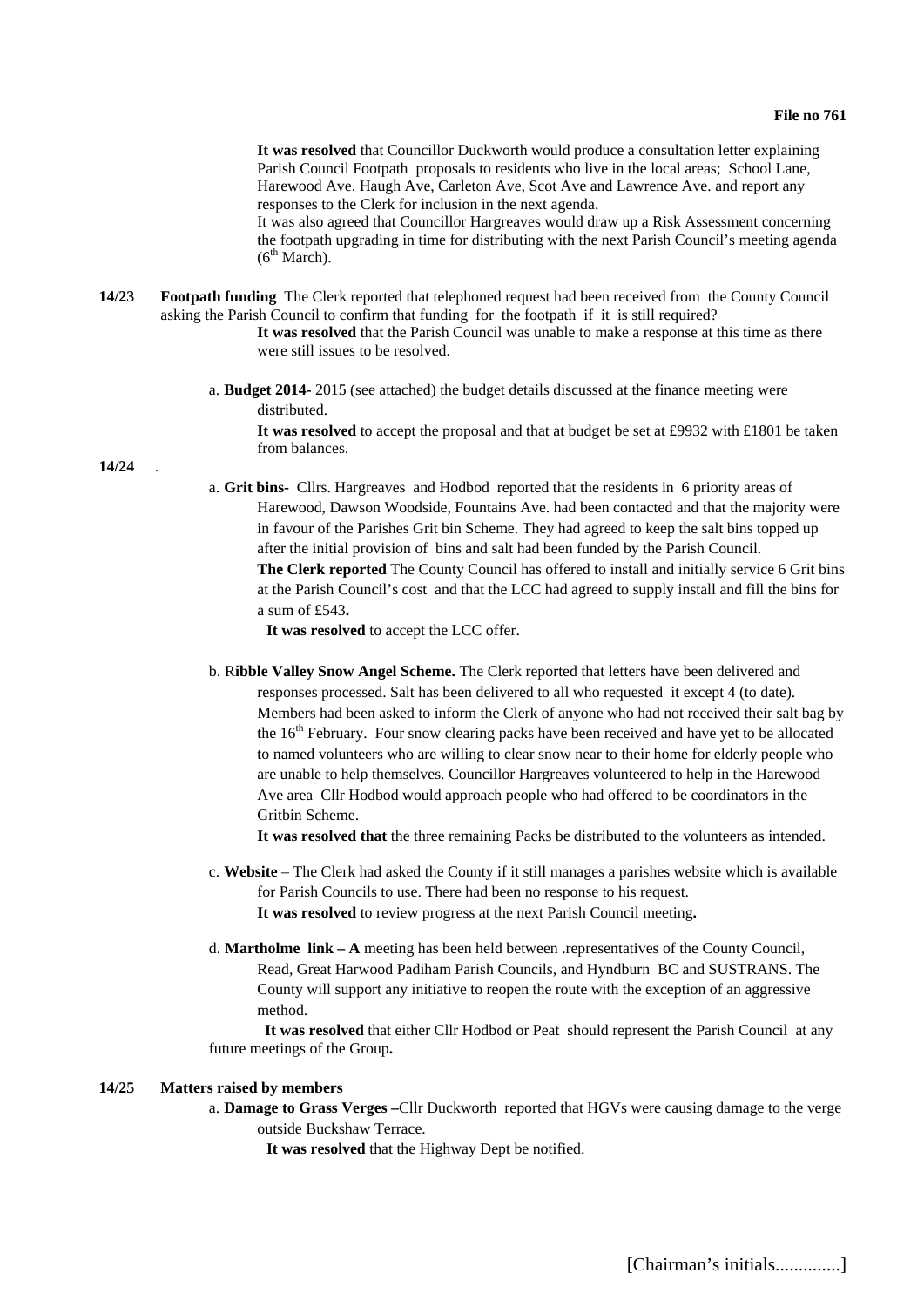#### **14/26 Working Parties**.

- a. **Meeting** Dates of the Governance Working party to be arranged.
	- It was resolved that a meeting of the group be arranged for the  $27<sup>th</sup>$  February.
- b. **War memorial;** Working party a meeting to be arranged.
	- It was resolved that a meeting of the group be arranged for  $11<sup>th</sup>$  March.

# **14/27 Donations requested**

- a. **Letters of thanks** have been received from the Little Green Bus and CAB for the Parish Council contributions
	- **` It was resolved** to note the report**.**
- b. **Donation-** toward Speed Camera attachment operated by John Aizlewood.
	- **It was resolved** to make a donation of £50 towards the cost of purchasing additional software for the camera**.**

#### **14/28 LCC Highways**

a. **Potholes** East end of Harewood Ave. A reminder concerning the potholes has been sent to County Highways.

 **It was resolved** to note the report.

b. **Carleton Ave footpath** has been reported to the PROW Officer for repair.

 **It was resolved** to note the report.

- c. **Complaint to United Utilities** concerning the damage to the footpath and verges between 21 and 23 Carleton Ave. Councillor Duckworth to report on the response. He had been in touch with the landowner and there was also damage to the field drains. He had been told that repairs would be carried out in when ground conditions allow.
	- **It was resolved** to note the reported.

#### **14/29 RVBC –**

- a. **Parish Liaison**; 30<sup>th</sup> January. Meeting: The Chairman's report had been distributed. **It was resolved** to note the report.
- b. **Consultation** upon proposed Dog Control orders.
	- i The résumé of the orders had been distributed.

**It was resolved** that a letter of objection to Order number 4 be sent as it's affect would penalize all responsible dog owners and inhibit dog sports and training. The Order would also be a deterrent to family enjoyment which is a beneficial gain from of owning a pet dog anywhere in Ribble Valley as well as reducing the beneficial educational effect that owning an animal has on children, so widening the gap between those who are employed in Agriculture and the urban dweller.

- ii Dog fouling a letter of complaint had been received concerning dog fouling from the Haugh Ave School lane area and request had been received for an additional bin place in that vicinity.
	- **It was resolved to ask RVBC** if a bin could be installed in the area.
- **14/30 Read Parish Council** Had suggested that both Simonstone and Read should have a joint Christmas Party this year for the retired folk.

**It was resoled** that the plans for this year should remain unaltered.

#### **14/31 Planning- White Hill footpath -**

- a. **The** Clerk reported that the **County PROW Enforcement Officer** had visited the site and he had confirmed that the path had been removed and that he was making further enquiries. **It was resolved** to review progress at the next Parish Council meeting.
- **14/32 Parish Plan** -**:** The Chairman reported he was making enquiries about how to provide housing for residents who wish to downsize.

**It was resolved** that the Chairman continue to investigate the options that are available.

- **14/33 LALC**..
	- a. Groundwork Training Day Friday  $3^{1st}$  January Leyland. Chairman's report had been distributed **It was resolved to note the report.**